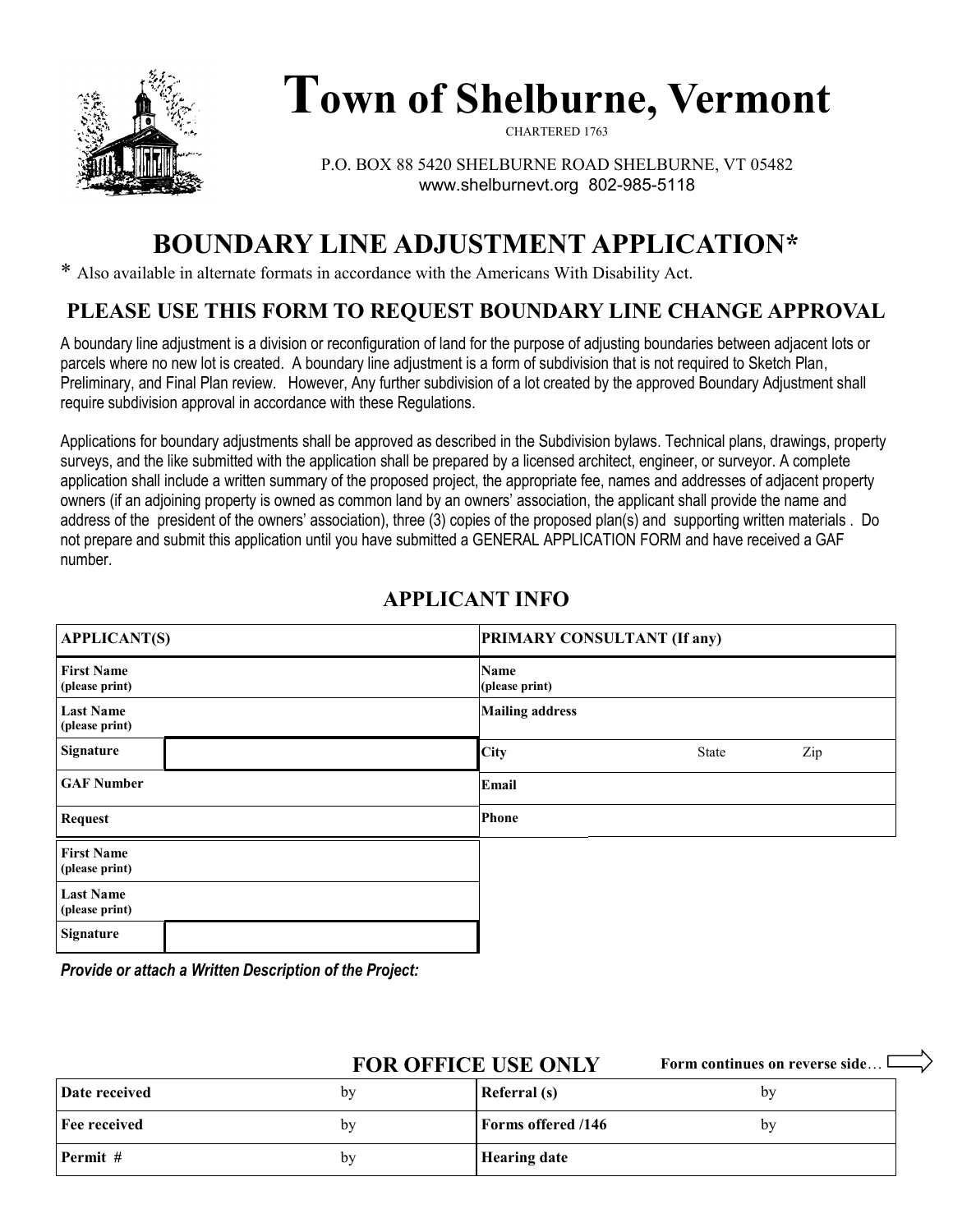## **BOUNDARY LINE ADJUSTMENT APPLICATION**

#### **PROJECT INFO**

| Does project propose Boundary Adjustment<br>only? | Does application include names, address, and<br>mailing envelopes for adjoining properties? |  |
|---------------------------------------------------|---------------------------------------------------------------------------------------------|--|
| Name of Plan preparer                             | Has applicant met w/ Reg'l Permit Specialist                                                |  |
| Date of Plan                                      | Zoning District                                                                             |  |

#### **BASIC CRITERIA**

Applications for boundary line adjustment must meet criteria contained in the Subdivision bylaw. The review process will tend to function more smoothly when you provide thorough responses to the following items.

Describe or summarize and attach any evidence indicating the proposed boundary adjustment shall not create any new lots.

Describe or summarize and attach any evidence indicating No existing lot shall be made non-conforming or more non-conforming.

Describe or summarize and attach any evidence indicating The total acreage being transferred as a result of the boundary adjustment does not exceed the minimum lot size in the zoning district in which the property is located, or no more than one acre if the property is located in a zoning district that has no minimum lot size.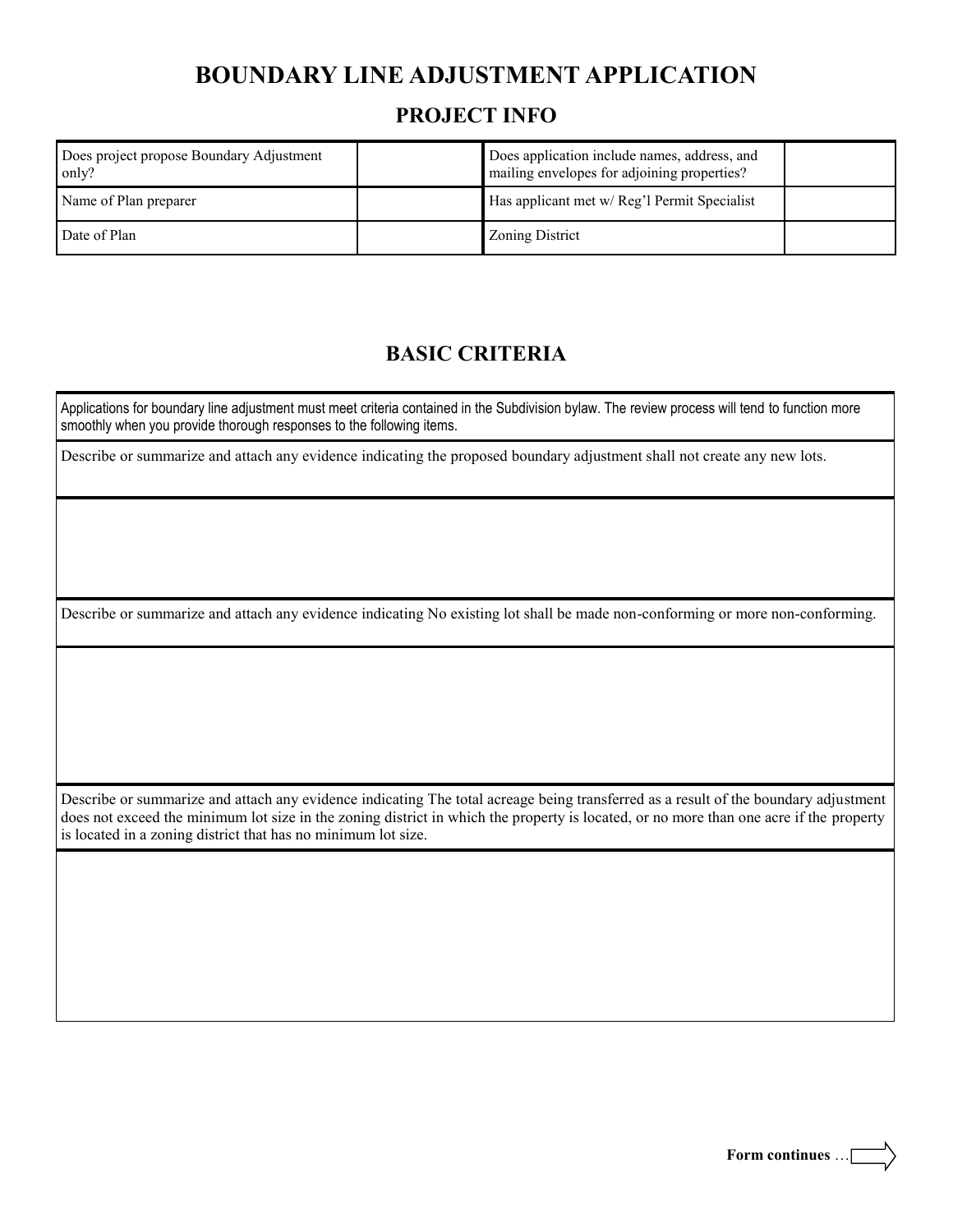## **BOUNDARY LINE ADJUSTMENT APPLICATION**

#### **NAMES AND ADDRESSES OF ADJOINING PROPERTY OWNERS**

A list of list of current adjoining and cross-street property owners" must be submitted in conjunction with this application, along with a set of stamped and addressed envelopes including one for each adjoining and cross-street property.

| Adjoiner 1 |                                                                                                                                                                                                                                                                                                                                                                    | Adjoiner 5 |         |  |
|------------|--------------------------------------------------------------------------------------------------------------------------------------------------------------------------------------------------------------------------------------------------------------------------------------------------------------------------------------------------------------------|------------|---------|--|
|            |                                                                                                                                                                                                                                                                                                                                                                    |            |         |  |
|            |                                                                                                                                                                                                                                                                                                                                                                    |            |         |  |
|            |                                                                                                                                                                                                                                                                                                                                                                    |            |         |  |
|            |                                                                                                                                                                                                                                                                                                                                                                    |            |         |  |
| Adjoiner 2 |                                                                                                                                                                                                                                                                                                                                                                    | Adjoiner 6 |         |  |
|            |                                                                                                                                                                                                                                                                                                                                                                    |            | Name    |  |
|            |                                                                                                                                                                                                                                                                                                                                                                    |            |         |  |
|            | City                                                                                                                                                                                                                                                                                                                                                               |            |         |  |
|            | State $\frac{1}{\sqrt{2}}$ $\frac{1}{\sqrt{2}}$ $\frac{1}{\sqrt{2}}$ $\frac{1}{\sqrt{2}}$ $\frac{1}{\sqrt{2}}$ $\frac{1}{\sqrt{2}}$ $\frac{1}{\sqrt{2}}$ $\frac{1}{\sqrt{2}}$ $\frac{1}{\sqrt{2}}$ $\frac{1}{\sqrt{2}}$ $\frac{1}{\sqrt{2}}$ $\frac{1}{\sqrt{2}}$ $\frac{1}{\sqrt{2}}$ $\frac{1}{\sqrt{2}}$ $\frac{1}{\sqrt{2}}$ $\frac{1}{\sqrt{2}}$ $\frac{1}{\$ |            |         |  |
| Adjoiner 3 |                                                                                                                                                                                                                                                                                                                                                                    | Adjoiner 7 |         |  |
|            | Name                                                                                                                                                                                                                                                                                                                                                               |            |         |  |
|            |                                                                                                                                                                                                                                                                                                                                                                    |            | Address |  |
|            |                                                                                                                                                                                                                                                                                                                                                                    |            |         |  |
|            |                                                                                                                                                                                                                                                                                                                                                                    |            |         |  |
| Adjoiner 4 |                                                                                                                                                                                                                                                                                                                                                                    | Adjoiner 8 |         |  |
| Name       |                                                                                                                                                                                                                                                                                                                                                                    | Name       |         |  |
|            |                                                                                                                                                                                                                                                                                                                                                                    |            |         |  |
|            |                                                                                                                                                                                                                                                                                                                                                                    |            |         |  |
|            |                                                                                                                                                                                                                                                                                                                                                                    |            |         |  |
|            |                                                                                                                                                                                                                                                                                                                                                                    |            |         |  |

Use additional copies of this form as required ...